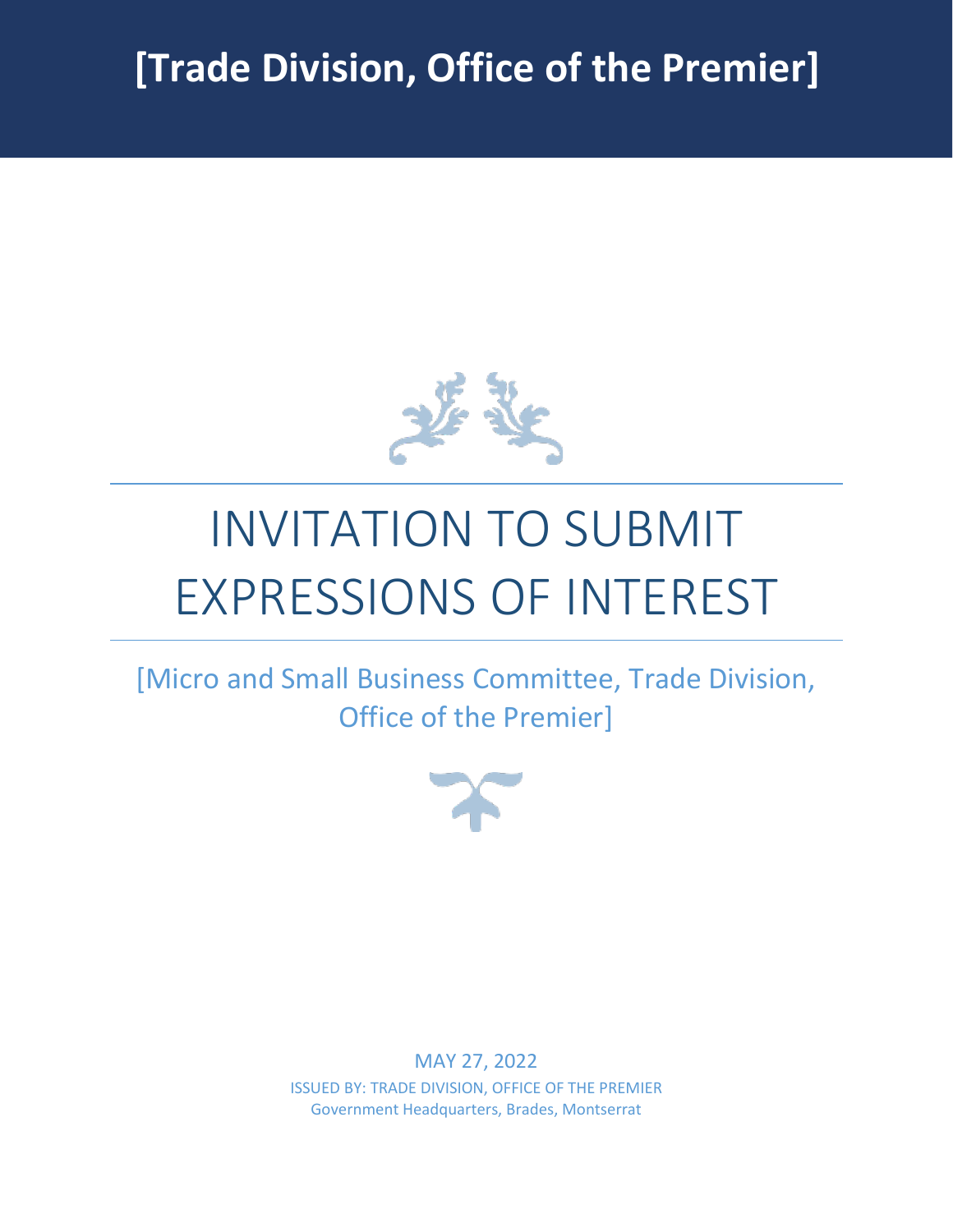# **[Trade Division, Office of the Premier]**

## **Overview**

The Micro and Small Business Committee is established under the Micro and Small Business Act 2013 No. 2 of 2013. The Act was created to provide an avenue for assistance for micro and small businesses in Montserrat with the hopes of strengthening or expanding the business community.

In an effort to afford a more transparent selection of members who serve on the Micro and Small Business Committee, we are inviting Expressions of Interest from suitably qualified candidates who wish to be considered as committee members.

The successful candidates will be selected following an assessment based on the eligibility (qualifications and experience) criteria outlined below. The individuals designated will perform their duties professionally and ethically, in accordance with the functions of the Committee as prescribed below.

# **Background**

Under the Micro and Small Business Act, 2013, No.2 of 2013, the Governor, acting on the advice of Cabinet may appoint a committee to be called the Micro and Small Business Committee. The Committee comprises 5 individuals- three (3) internal to the Government of Montserrat and two (2) from the private sector.

The main functions of the Committee are:

- To advise the Minister on matters relating to micro and small business
- To consider and report to the Minister on all applications for incentives from micro or small business
- To recommend policy improvements to government with regard to micro or small business.

## **Qualifications and Experience**

#### **Highly Desirable Skills/Attributes**

- A minimum of five (5) years work experience within the private sector (preferably at a senior or managerial level)
- Broad knowledge and understanding of the Montserrat Business/Trade landscape
- Awareness and understanding of private sector challenges and needs